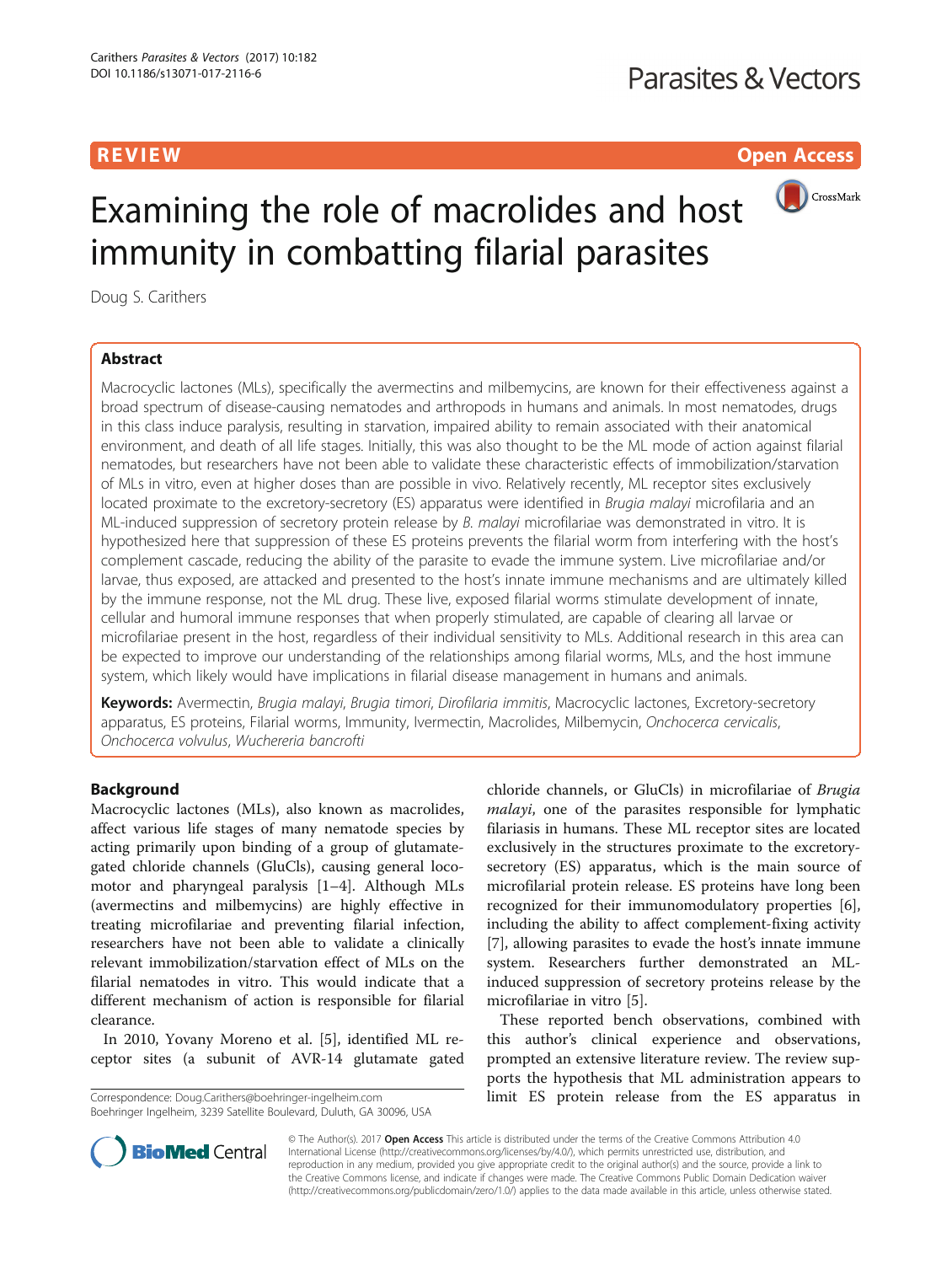microfilariae and juvenile filariae, which allows the host's innate immune response recognize the microfilariae and larval worms as foreign entities. Additionally, the literature demonstrates that this immune recognition can generate a systemic host immune response capable of clearing microfilariae, or creating larval immunity, affecting new filarial infections. As with vaccination, the level of immunization conferred will vary with the individual, but typically depends on several factors: antigen level and location at the time of exposure, previous exposure, and the frequency and interval between subsequent exposures. So, a single ML administration is highly effective in causing exposure, and innate immune stimulation, resulting in clearance of affected larval and microfilarial stages of filarial worms. This exposure of the living larvae and microfilariae lends to potential development of both cellular and humoral immune responses, rather than humoral alone. If properly timed to allow for development of a memory response, strategic ML-dosing can be used to essentially booster systemic immunity, resulting in an immune response capable of killing all microfilarial or larval filariae, regardless of their ML sensitivity.

# Overview of filarial disease in humans and animals

Filarial nematodes are capable of causing significant disease with long-term ramifications in humans and animals. Intermediate hosts, or vectors, are involved in all instances. Interestingly, although they infect different locations in their respective hosts, the filarial worm species are remarkably similar in many ways.

In humans, the most prevalent filarial infections can result in blindness (Onchocerca volvulus) or lymphedema (Brugia malayi, B. timori and Wuchereria bancrofti).

The intermediate hosts of O. volvulus are blackflies, which transfer infective larvae to a susceptible person approximately 2 to 3 weeks after becoming infected by microfilariae in a blood meal from an infected host. The infective larvae migrate into the subcutaneous tissue in the competent host and form nodules under the surface of the skin while maturing into adult worms. Adult female O. volvulus produce 750 to 1600 microfilariae daily [[8, 9\]](#page-10-0). When adult worms or microfilariae die, the resulting inflammatory response can lead to skin rashes; eye lesions, including corneal opacity; intense itching; and skin depigmentation [\[9](#page-10-0)].

Mosquitoes are the intermediate hosts for Brugia spp. and Wuchereria. Adults reside in the tissues of the lymphatic system, producing thousands to tens of thousands of microfilariae daily [[10, 11](#page-10-0)]. In competent mosquito hosts, ingested microfilariae undergo larval development to become infective L3 that then can be transferred to humans and other susceptible mammals. In newly infected or reinfected humans, development to the adult stage is completed largely in the lymphatic system, with adult worms typically localized in lymph glands. Host reactions to the adult worms of Brugia spp. or Wuchereria can cause damage to the lymphatic system, affecting lymph flow, resulting in lymphedema or, in severe cases, elephantiasis [\[12](#page-10-0)].

Midges are the intermediate host of Onchocerca cervicalis. In horses, the O. cervicalis adults reside in the area of the nuchal ligament in the host horse's neck, and microfilariae are distributed throughout the horse's blood, lymph system, and tissue. As is the case in humans, the highest tissue concentrations of microfilariae are localized in the soft tissue near the gravid female.

Numerous mosquito species can serve as intermediate hosts for heartworms, Dirofilaria immitis in dogs. Following ingestion of *D. immitis* microfilariae from an infected host, the microfilariae migrate from the mosquito's mid-gut to the malpighian tubules and develop into first-stage (L1) larvae, molt to second-stage larvae (L2), and then molt again into L3. The larvae become infective during their migration from the mosquito's abdomen to its proboscis. When the mosquito feeds, larvae erupt through the tip of the labrum, emerging with a bit of hemolymph onto the surface of the skin. When the mosquito finishes feeding and withdraws its stylet, infective L3 migrate into the wound and molt to fourth-stage larvae (L4) in about 3–4 days in the subcutaneous tissue. L3 and L4 larvae are the only mammalian stages of D. immitis residing exclusively in the soft tissue of the host, generally a canid; all other life stages of D. immitis exist in the bloodstream.

The L4s continue growing for the next 45–65 days as they move through subcutaneous tissue and between muscle fibers. During the next phase of development, L4s molt and become immature adults, penetrate muscle tissue and eventually veins, and arrive at the heart and lungs, some as early as 67 days post-infection. When young adult heartworms enter the vascular system and reach the lungs, the flow of blood forces the heartworms into the small pulmonary arteries. As the worms grow, they extend into larger pulmonary arteries, becoming fully mature, breed, and begin to produce microfilariae. Each adult female heartworm is capable of producing more than 11,000 microfilariae per day. Microfilariae remain in the bloodstream, circulating for up to 2.5 years and awaiting ingestion by a competent intermediate host mosquito [\[13](#page-10-0)].

In dogs, heartworm infections cause significant pulmonary arterial and associated lung pathology, typically with related permanent sequelae, even after adult worms are eliminated by either medication or time. Note that humans can become infected with *D. immitis*, in which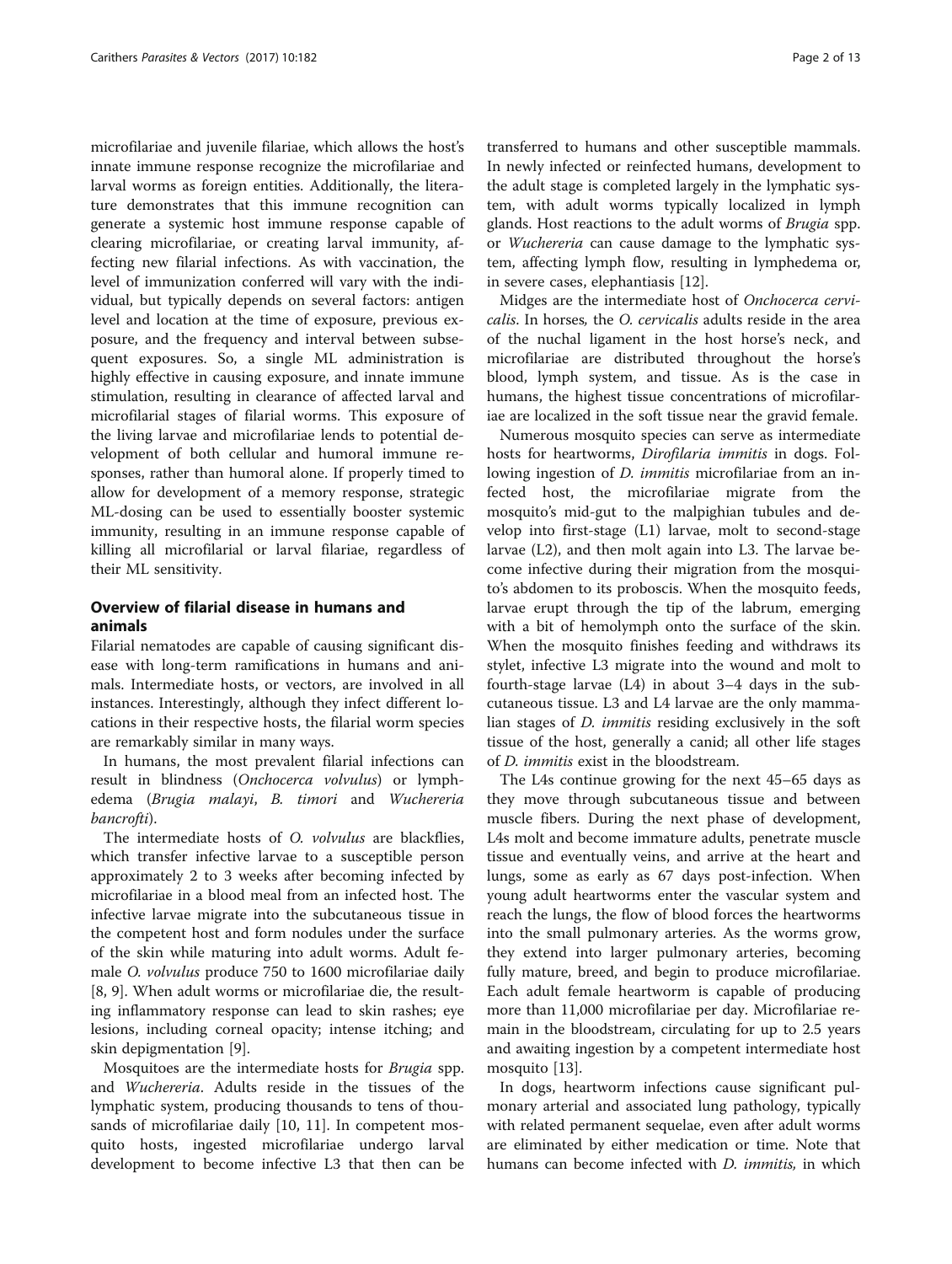case the larvae seem to follow the same development pattern as in the canine host, ending up in the lungs where they die in small arteries, causing granulomatous lesions that resemble cancerous masses ("coin lesions") radiographically. Excision biopsies of these coin lesions are necessary to differentiate D. immitis granulomas from lung cancer [\[14](#page-10-0)].

While the filarial parasites described here may seem vastly different since they affect different hosts and different organ systems, many aspects of these parasites and the respective host responses are extremely similar. The similarities of these filarial parasites can be seen in their individual familial responses, and lack of response, to MLs, in both in vitro and in vivo situations.

# Filarial nematodes and macrocyclic lactones

As noted, avermectins and milbemycins are effective against a wide range of nematode and arthropod parasites [\[15](#page-10-0)] and it is well documented that microfilariae and larvae are eliminated rapidly when MLs are administered to infected mammals [\[16](#page-10-0)–[21\]](#page-10-0). ML anthelmintics act by binding to GluCls of nematodes and arthropods, causing these channels to open slowly but essentially irreversibly; leading to a long-lasting hyperpolarization or depolarization of the neuron, or muscle cell; and blocking further function [[22\]](#page-10-0). Elimination of most species of nematodes is the consequence of ML activation causing general locomotor and pharyngeal paralysis [[1](#page-10-0)–[4\]](#page-10-0).

Researchers assumed that similar paralyses occur in filarial worms [[22\]](#page-10-0). Elimination of microfilarial and larval stages of filarial worms has been shown to occur rapidly in vivo following administration of low  $\left($  < 10 μg/kg) or high (50–200 μg/kg) doses of MLs to infected individuals [\[16](#page-10-0)–[18\]](#page-10-0), and it has been demonstrated that ML targets exist in the filarial worm D. immitis [[21, 22](#page-10-0)]; however, interestingly, adult stages of filarial worms are not killed in vivo by single or even multiple high doses of MLs [\[23](#page-10-0)–[28\]](#page-10-0).

It is important to note that the effects of MLs in vivo against microfilariae and larvae, as well as the lack of readily apparent effects on adults, are similar for filarial worms whether they infect humans (B. malayi and Brugia pahangi [[29](#page-10-0)]; Wuchereria bancrofti [[29](#page-10-0)]; O. volvulus [[24\]](#page-10-0); and Litomosoides carinii [[29\]](#page-10-0)); dogs (D. immitis [[16\]](#page-10-0); Dirofilaria repens [\[29](#page-10-0)]; and Acanthocheilonema *reconditum* [\[29\]](#page-10-0)); horses  $(O.$  *cervicalis* [[17\]](#page-10-0)); cattle  $(O.$ linealis [\[18\]](#page-10-0) and O. ochengi [\[28](#page-10-0)]); or rats (Acanthocheilonema viteae [\[29](#page-10-0)]).

The apparent inability of MLs to kill adult filarial worms appears to be at odds with the rapid in vivo efficacy of MLs against microfilariae and larvae, but this lack of clinically meaningful effects against adult stages has appeared to been consistent in vivo and in vitro in most species of filarial worms [\[18](#page-10-0), [30](#page-10-0)–[32](#page-10-0)]. As recently as 2011 investigators reported that variability in motor paralysis was observed in vitro in separate isolates of D. immitis microfilariae exposed to MLs [[33](#page-10-0)], however the doses necessary to do so were so high  $(\sim 70 \mu M)$  that any paralysis was likely an off-target effect (i.e. activation of non-target GABA - gamma-aminobutyric acid - sites). Paralysis was not validated, as Vatta et al. [[34\]](#page-10-0) found that complete paralysis of D. immitis, indicating microfilarial death, was not achievable in vitro at any tested ML dose. They noted the in vitro ML concentrations used to elicit what previous investigators described as 'paralyses' far exceeded ML doses safe for healthy, uninfected dogs. In fact, even when Vatta et al. [[34](#page-10-0)] incubated microfilariae in 10 μM ivermectin for 16 h, paralysis remained incomplete. That dose is 217 times higher than the peak serum concentration in dogs receiving a 100 μg/kg oral dose of ivermectin - a dose known to be highly microfilaricidal in dogs [[35\]](#page-10-0). The 10 μM microfilariae moved more slowly than those incubated at lower concentrations, but all were still motile.

Considering that MLs act as almost irreversible [[36](#page-10-0)] long-acting agonists of susceptible GluCls [\[22](#page-10-0), [37, 38](#page-10-0)], lack of in vitro activity suggests that filarial death is not caused primarily by a general locomotor and/or pharyngeal paralysis, as is the case with most nematodes. The differences between in vivo and in vitro results of ML administration in filarial worms versus other nematode species led Bennett et al. [\[39](#page-10-0)] to comment: "This raises the possibility that IVM (ivermectin) does not act directly on the parasite, but rather through synergism with the host immune system." Since that time, a direct effect of IVM on filarial worms has been documented (i.e. decreased ES production) [\[5](#page-10-0)]. Therefore, while MLs do not potentiate a host immune response, it does appear that an interaction with the host immune system is necessary to eliminate microfilariae and larvae that are exposed to MLs. This literature review supports and provides further insight into this observation.

# The ES apparatus, ES proteins, and effects of ML administration on microfilariae

Although they are potentially long-lived [[13](#page-10-0)], microfilariae are morphologically simple, which serves to make singling out and identifying anatomical components and the physiologic activity of those components relatively straightforward. Microfilariae are pre-larval stages of filarial parasites, persisting in the same form for days to years without changing, but developing rapidly through three larval stages once ingested by a competent intermediate host.

Microfilariae acquire nutrients across the cuticle, as they do not have a functioning gut; instead they have a gut thread, which will develop into a gut after microfilariae infect an intermediate host and develop through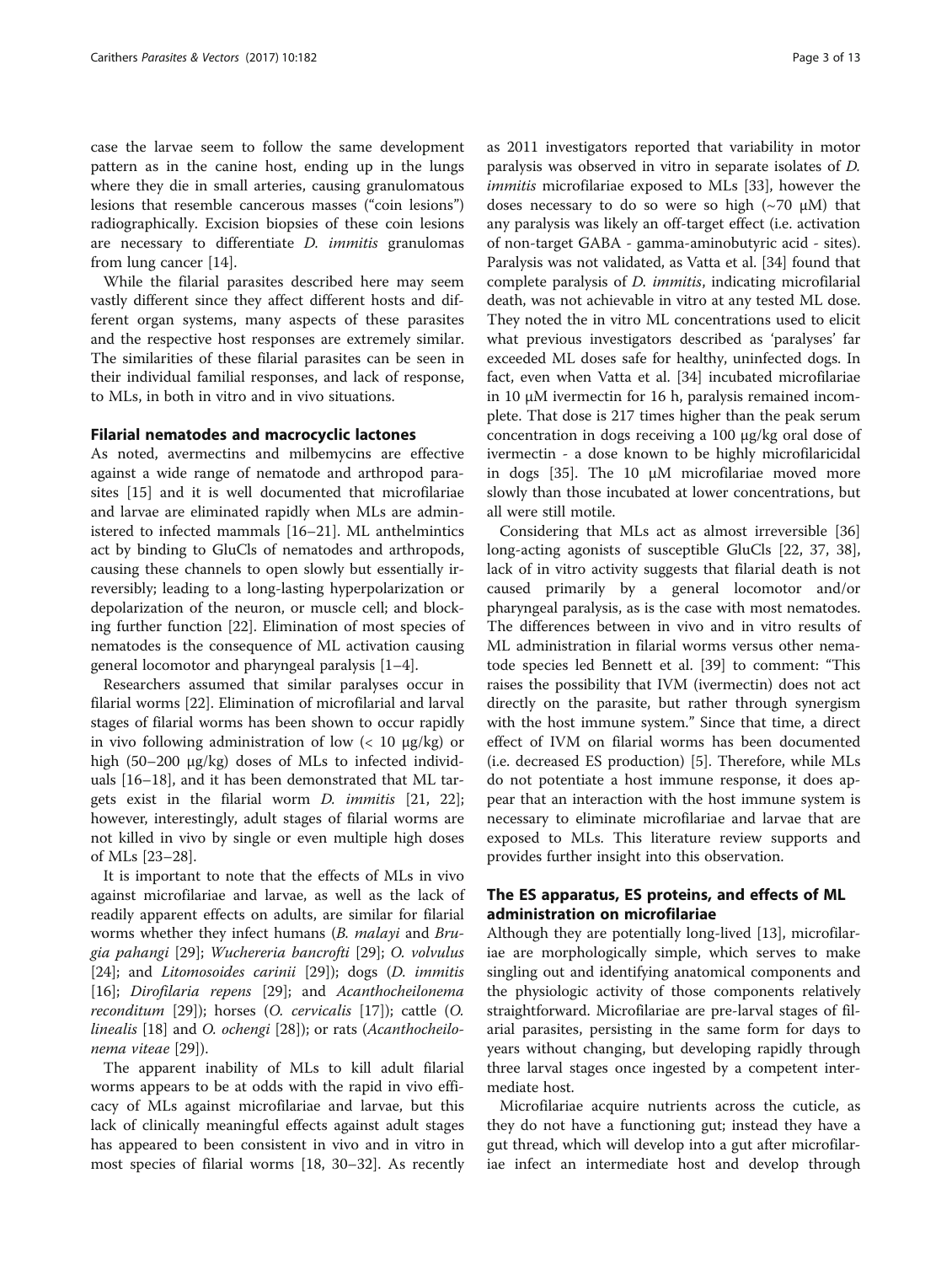their larval stages [\[40\]](#page-10-0). Microfilariae have only two excretory organ systems, one ridding the worm of metabolic wastes and the other consistently producing specific proteins. Their pseudocoel is under pressure, which gives the parasites their roundworm shape, but this same structural pressure keeps both excretory pores closed, hence all excretory products produced by microfilariae must be expressed forcibly. The ES apparatus is the primary site for protein secretion [[5\]](#page-10-0), releasing what are referred to as ES proteins.

The ES apparatus is present in all life stages of most filarial parasites and remains a source for protein secretion throughout the life-cycle. ES protein production begins early in filarial worm development. Although not present in unfertilized ova, ES proteins are produced and present in developing eggs shortly after fertilization [[41\]](#page-10-0).

As noted, research on the filarial nematode B. malayi [[5\]](#page-10-0) using immunofluorescent staining of a known ML target (a subunit of AVR-14 glutamate-gated chloride channels) demonstrated the presence of these receptor channels in the subject microfilariae. Investigators validated this finding by demonstrating a specific, a direct, and quantifiable in vitro effect on ES production when microfilariae were exposed to low concentrations of ivermectin: exposure of microfilariae to ivermectin resulted in an apparent decrease in ES protein release by the microfilariae.

Thus, in vitro, minute concentrations of ML cause an apparent paralysis of the ES apparatus [[5\]](#page-10-0) in susceptible individual worms, leading to reduced ES protein production. It is hypothesized, here, that this observed reduction compromises the ability of microfilariae to affect complement fixation, thus exposing living microfilariae to the host innate immune response.

Staniunas & Hammerberg [[42\]](#page-10-0) noted that ES proteins allow local evasion of innate immune detection of D. immitis by affecting complement-fixing activity of the host. Interestingly, according to Hammerberg & Williams [\[7](#page-10-0)], many other tissue-dwelling parasitic organisms have been shown to produce remarkably similar complement-inhibiting proteins, and investigators have identified such proteins obtained from larvae in vitro from surface extracts and from cyst/vesicle fluid. Immunomodulating secretory proteins are found among the helminths: schistosomes [[43](#page-10-0)]; nematodes: Toxocara canis [\[44\]](#page-10-0) and the filarial nematodes Setaria digitata [[41\]](#page-10-0), B. pahangi [\[45](#page-10-0)], W. bancrofti, O. volvulus [\[46\]](#page-10-0), D. immitis [\[42](#page-10-0), [44, 45](#page-10-0), [47\]](#page-10-0); tapeworms [[48](#page-10-0)–[50](#page-10-0)]; protozoans Trypanosoma [[51, 52\]](#page-11-0), Leishmania [\[53](#page-11-0), [54](#page-11-0)]; amebae [\[55](#page-11-0)]; and even certain strains of bacteria (Escherichia coli and Salmonella typhi [\[56](#page-11-0)]), to name a few. In addition, the surface of trophoblast cells of mammalian embryos (including humans) produce proteins that have a similar

effect on complement fixation and innate immunity, preventing maternal immune rejection of the fetus [[57, 58\]](#page-11-0).

Such complement-dependent triggering has been demonstrated in several in vitro studies, in which addition of MLs has facilitated the killing of different species of microfilariae by host cells, but only in the presence of serum [\[30](#page-10-0), [34](#page-10-0), [59](#page-11-0)], which indicates the need for complement in the process. Zahner & Schmidtchen [[59](#page-11-0)] noted that in vitro, the addition of ivermectin affected but did not kill L. carinii microfilariae. However, when spleen cells of Mastomys coucha (Southern multimammate mouse) or rats were added, killing of microfilariae was induced. Similar observations were made by Vatta et al. [[34\]](#page-10-0), who noted adherence of peripheral blood mononuclear cells and neutrophils to microfilariae of *D. immi*tis in vitro following exposure to ivermectin, but only in the presence of serum. They concluded that these results were consistent with a model in which MLs interfere with the parasite's ability to evade the host's innate immune system. This provides insight into the lack of in vitro ML effectiveness against microfilariae, but it does not explain all of the in vivo host-responses that affect filarial nematodes.

# ML administration to filarial worms

Since the discovery, development, and commercialization of MLs, there have been various theories about ML mode of action against filarial worms. Historically, two hypotheses have been predominant: MLs kill microfilariae and larvae directly, in which case in vitro activity would be expected to be readily observable; or MLs affect the uterus of adult female worms directly, causing microfilarial production to cease or be suspended for a period of time [[60](#page-11-0)]. While some researchers hypothesized that ML activity is linked with host immunity in some way, or that MLs affect the guidance capabilities of filarial worms, typically MLs were regarded as responsible for killing the parasites.

Although the predominant hypotheses were not illogical, and some components might have merit, many aspects of ML activity remained unexplained: How could ivermectin, a drug that is essentially completely excreted within a week after administration [[15, 35](#page-10-0), [39](#page-10-0), [61\]](#page-11-0) affect microfilarial production of some species for up to 12 months or longer? In *D. immitis* infections in dogs, why won't a single microfilaricidal dose sterilize the female worms as it typically does with O. volvulus infections in humans, or O. cervicalis in horses? How can repeated monthly low-dose MLs eliminate D. immitis microfilariae in dogs, when single high doses cannot? In human filarial infections, if the drug effect of MLs on the uterus of the female worms were direct, why is there such great variability in the duration of amicrofilaremia?

In situations where the ML response is less than optimal, as has been reported with onchocerciasis and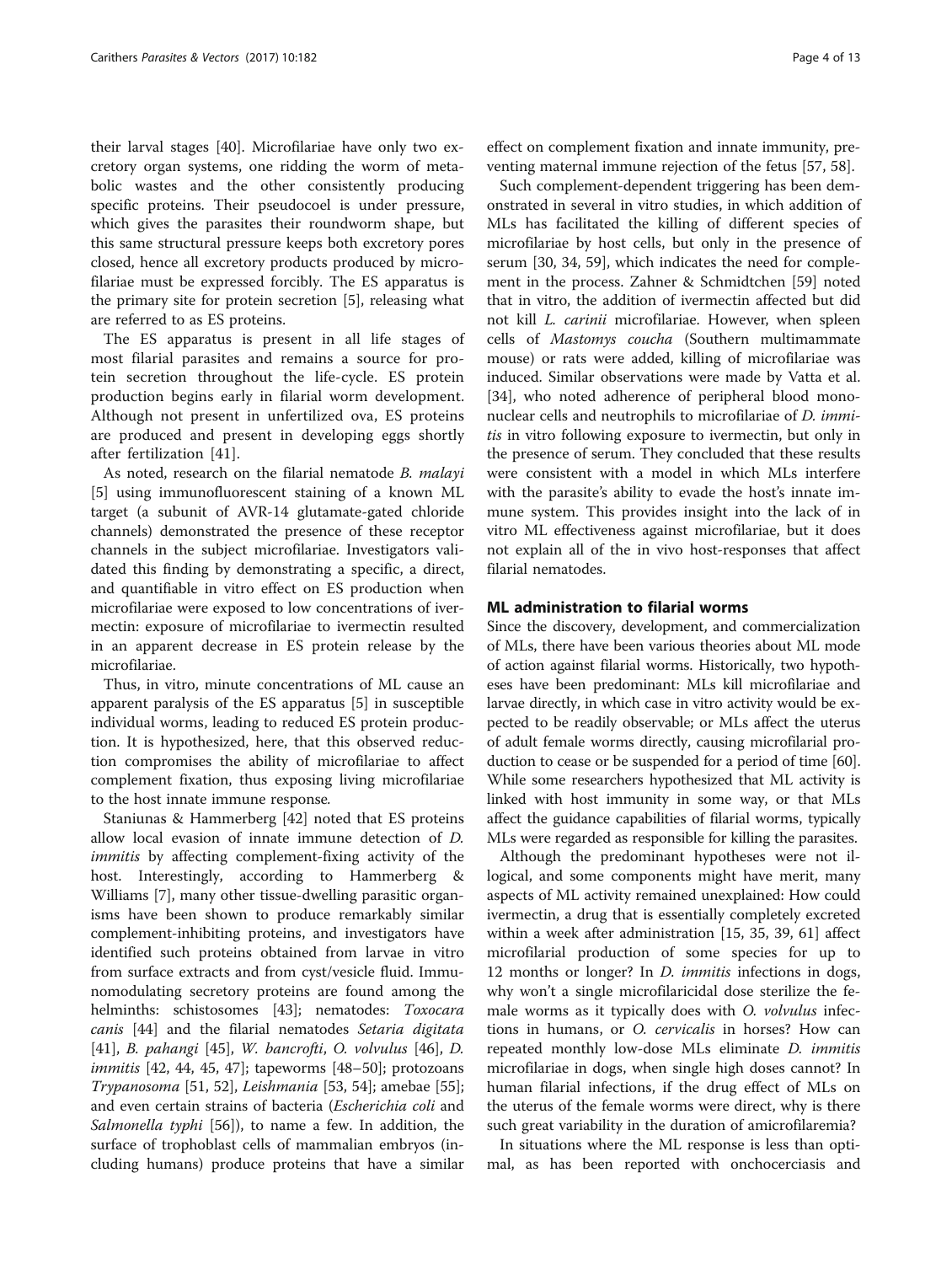heartworms, it has been theorized that reduced susceptibility is due to PGP efflux pump modifications and/or btubulin mutations. An alternate theory that this author might propose is there could simply be variation in the total number of ML-targeted receptor sites associated with the ES apparatus in individual larvae and microfilariae, and an alternate receptor is more responsible for ES vesicle expression. Whatever the ultimate cause or mechanism, the commonality is that a direct chemotherapeutic effect of MLs in a select population of individual filarial worms is incomplete. Fortunately, there are other means of attacking resistant filarial worms. Facilitated by well-timed ML-administration, immune memory responses can be generated that affect entire populations of microfilariae or larvae, in spite of each individual worm's direct sensitivity to the effects of MLs.

# Natural microfilarial and larval antibody production

Johnson et al. [\[62](#page-11-0)] studied in vitro cellular adherence of eosinophils and neutrophils to microfilariae of B. malayi in cat serum. They found that adherence was mediated by both, heat-labile and heat-stable factors. The heatlabile factors, identified as complement components, caused adherence of cells to some older microfilariae but not to younger microfilariae. Investigators noted that the heat-stable factor, found in the serum of about 10% of the cats, were immunoglobulin G (IgG) antibodies. Unlike the compliment components, the IgG antibodies caused adherence equally in all ages of microfilariae, regardless of their effective levels of ES proteins.

Naturally occurring amicrofilaremic individuals have been documented in filarial-infected humans with O. volvulus [[63\]](#page-11-0), W. bancrofti [[29,](#page-10-0) [64](#page-11-0), [65](#page-11-0)], B. malayi [[29](#page-10-0), [62](#page-11-0), [66\]](#page-11-0), and B. pahangi [[66\]](#page-11-0), and in dogs infected with D. immitis [\[47](#page-10-0), [67](#page-11-0)–[70\]](#page-11-0). Wong & Suter [[67](#page-11-0)] noted that when naturally amicrofilaremic D. immitis-infected dogs were treated to remove adult worms and then re-infected, the dogs were susceptible to subsequent infection, but the new infection was also amicrofilaremic. Weil et al. [\[68](#page-11-0)] reported that this is consistent with observations in other nematode and trematode systems, suggesting that in chronic tissue helminth infections there is suppression of cellular immune responses to parasite immunogens, while humoral responses to these same immunogens remain relatively well-preserved.

Mammalian hosts are also naturally capable of creating antibody responses to the surface proteins and secretory proteins of larval (L3 and L4) and adult stages of filarial worms [[29,](#page-10-0) [65](#page-11-0), [71](#page-11-0)–[77](#page-11-0)]. These filarial proteins are presented to the host's immune system through secretions, molting, or the deaths of developing larvae as they migrate through the tissue of the host, or adult worms wherever they reside. As in the case with antibodies

against microfilariae affecting microfilariae, sufficient levels of antibodies against larvae will kill larvae, even if that larva is capable of inhibiting complement. However, as opposed to microfilarial immunity, larval immunity is capable of conferring protection, preventing development of adult worms in the putatively immune human or animal [\[29,](#page-10-0) [75, 78](#page-11-0)–[83](#page-11-0)].

#### MLs and adult filarial worms

As noted, the hypothesis that MLs kill larvae and microfilariae directly led researchers to focus on the concept of direct activity against adult worms; however, an apparent lack of visible adulticidal activity in vitro and in short-duration in vivo studies resulted in a general decreased interest in continued exploration of potential adulticidal activity. Undaunted, a few researchers continued regular treatment scenarios out further and found long-term, pulse-dose administration of MLs to infected individuals affected and resulted in death of adult worms of O. volvulus [[25, 27](#page-10-0), [84](#page-11-0)] and D. immitis [[85\]](#page-11-0). Steffens & McCall [\[86\]](#page-11-0) noted changes in D. immitis ingesta and gut epithelium. According to the authors, the cells lining the gut were columnar, rather than the normal cuboidal; there were fewer intracellular mitochondria, which would reduce active transport; and there was an increase in intracellular lipids. This author believes the impact on adult viability that occurred in these longer duration studies could be due, at least in part, to an immunotherapeutic effect. What is being observed in the longerterm studies cited above could be the result of a memory response related to repeated pulse dosing of the infected individual. More studies will be needed to determine whether timely pulse dosing of MLs (boosting the immune response) over a period of time might offer more clinically effective activity against adult filarial worms in human hosts.

## Attempts to develop vaccines targeting filarial parasites

The ability of host immunity to ameliorate filarial infections has led numerous researchers to explore development of microfilarial and larval vaccines. The ultimate level of antibody production and cellular protection derived from any vaccine depends on several parameters, including vaccine type; the presentation site; the interval between challenges; antigen reactivity, that is, foreignness to the host and molecular size of the immunogen or immunogens presented by the pathogen; the dose volume and concentration of immunogen(s) in the vaccine; and the adjuvant, or immunostimulant, used. Researchers concede that a vaccine generating both humoral and cell-mediated immunity would be more effective [\[87](#page-11-0), [88](#page-11-0)]. In the case of filarial nematodes, presentation of microfilarial and filarial larval antigens in the soft tissue via injection of irradiated larvae or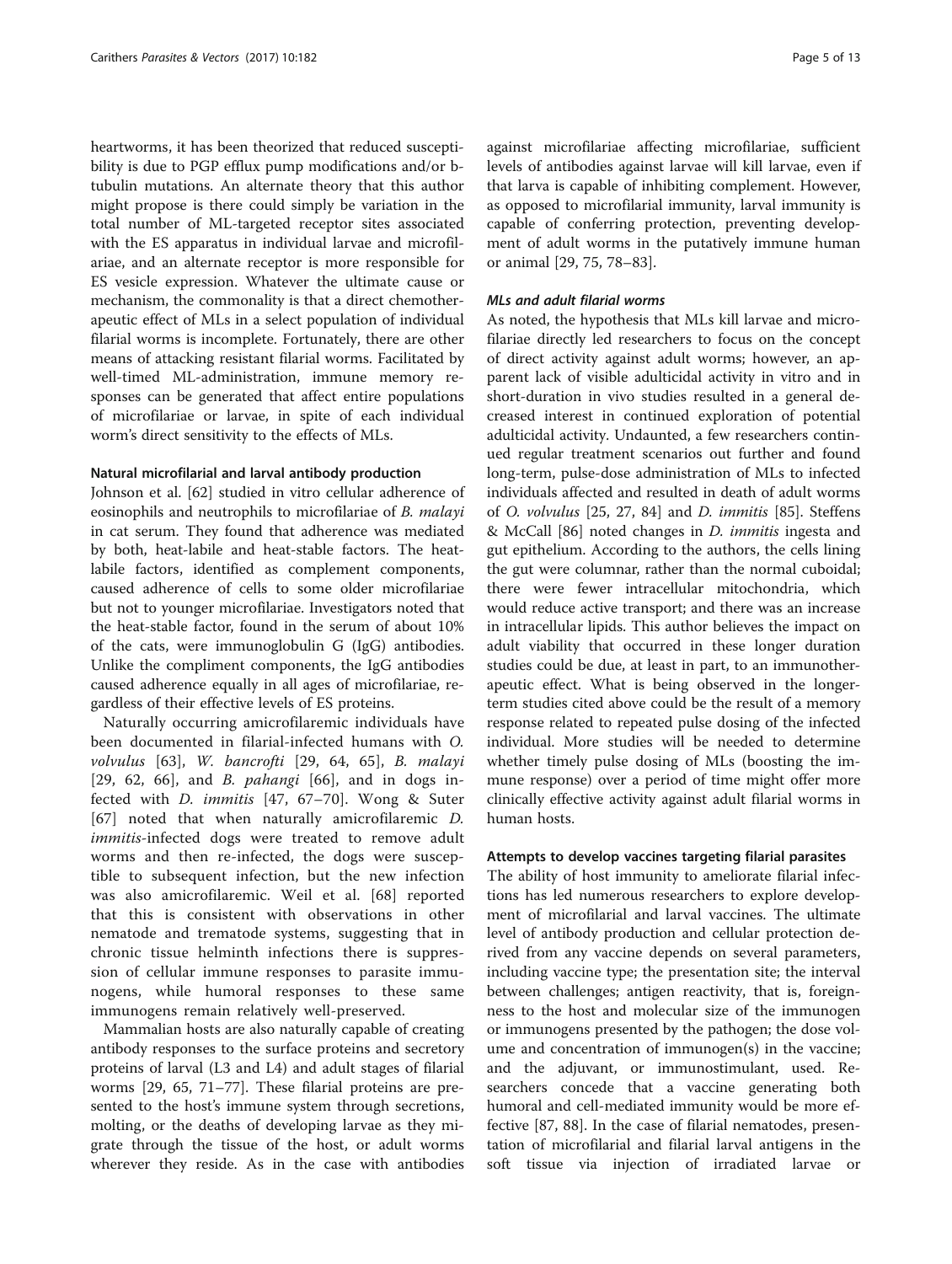abbreviated infection has been shown to elicit the most protective immune responses [\[67, 71, 78, 80, 89](#page-11-0)–[93](#page-11-0)].

In order for subsequent vaccinations to boost an immune response effectively, a sufficient interval - typically at least 3 weeks - is required between doses to allow development of antigen-specific immune responses with minimal interference. If the exposure to challenge is continuous or if the interval is too short, immune tolerance, such as that generated in allergy desensitization, can result instead of immunization. Should the vaccine interval be too long, it will reduce the ability of the vaccinations to confer a strong or lasting immune response.

Even when a vaccine or vaccination protocol results in successful immunization, the resulting immune response and antibody levels will decline over time and eventually drop below protective thresholds, unless sufficient exposure to the same antigen reactivates immune memory. While historically the filarial vaccines elicited immune responses, they were typical of those for weakly immunogenic vaccines [\[94](#page-11-0)], and although a sterilizing vaccine could represent a "holy grail," to date there is no commercialized antifilarial vaccine of any type [\[95](#page-11-0), [96](#page-11-0)].

# Microfilarial and larval vaccination Microfilarial vaccination

Theoretically, the concept of microfilarial vaccination is feasible; however the degree of success would depend on the specific filarial worm and host. Wong [\[97](#page-12-0)] demonstrated that uninfected dogs receiving several immunizing inoculations of D. immitis and B. pahangi microfilariae did not tolerate any circulating microfilariae, regardless of the extent of the challenge. When added to media containing living microfilariae in vitro, sera taken from these same vaccinated dogs agglutinated the living microfilariae. Ah et al. [[98](#page-12-0)] observed a dramatic decline in D. immitis microfilarial counts following vaccination. Similarly, Wong & Suter [\[67](#page-11-0)] found that immunization with microfilariae caused some infected dogs to be amicrofilaremic throughout the span of the adult infection. They also found that other dogs developed adult infections that initially produced microfilariae and then became amicrofilaremic rapidly. This would indicate that in addition to the initial immunization, further immune stimulation from normal microfilarial attrition was needed in these individuals to achieve an antibody titer sufficient to clear the microfilariae. While, as expected, the level of antibody response generated by each individual test subject was not consistent, indirect fluorescent antibody test (IFA)-microfilarial titers were directly correlated to the level of amicrofilaremia; the higher the titer, the fewer microfilariae were present. Thus, investigators established that an antibody response is capable of reducing microfilarial burdens, potentially clearing them from the blood and tissue, maintaining

amicrofilaremia for a period of time, and clearing subsequent challenges with microfilariae.

While high, antibody titers can be produced by vaccination, resulting in amicrofilaremia and affected developing microfilariae in the uterus of females, such titers do not prevent development of subsequent larval infections. This was observed in human filarial worms placed in competent animal models and filarial worms in animals with naturally occurring amicrofilaremia, as well as animals vaccinated with microfilarial-based vaccines [\[67](#page-11-0), [78, 80,](#page-11-0) [97](#page-12-0)–[100](#page-12-0)]. This phenomenon is explained by the fact that antibodies created in response to the microfilariae differ in many respects from antibodies generated by larval and adult stages; therefore microfilarial antibodies would not be expected to confer immunity that protects against a new larval infection [\[12](#page-10-0), [91,](#page-11-0) [101](#page-12-0)–[107\]](#page-12-0).

#### Larval vaccination

Vaccination against larval infection is possible, as dosedependent responses have been demonstrated using killed and irradiated microfilarial and larval vaccines of several filarial worm species, and abbreviated larval infections with D. immitis [[67](#page-11-0), [90](#page-11-0), [92,](#page-11-0) [108](#page-12-0)], O. volvulus [[109\]](#page-12-0), Loa loa [\[110\]](#page-12-0), B. malayi [\[71](#page-11-0), [111\]](#page-12-0) and W. bancrofti [[112](#page-12-0)]. Additionally, concurrent administration of the immunostimulant Freund's complete adjuvant (FCA) with an abbreviated larval infection elicited a stronger protective immune response than an abbreviated infection without FCA, or an irradiated infection alone [\[92](#page-11-0)].

For example, three abbreviated infections were used by Grieve et al. [[90](#page-11-0)] to immunize dogs against subsequent *D. immitis* challenge. The dogs were infected with 150 to 400 D. immitis infective L3, each about 1 mm in length. Each infection was allowed to develop for 62 days before being abbreviated by administration of oral ivermectin. At that point, larvae would have molted at least once and some twice, depositing antigen from those molts in the soft tissue. Additionally, a small number of larvae would have been expected to die during migration, depositing antigen and perhaps priming an immune response. The researchers observed a 98% reduction in adult parasites at 7 months post challenge in immunized dogs versus controls.

After having been allowed to develop for 62 days, the larvae would have grown to an average of approximately 10 mm in length and 0.1 mm in diameter [\[113](#page-12-0)]. Thus, delaying treatment until day 62 resulted in a higher larval antigenic mass being presented in the host. This would be expected to elicit a stronger local immune response than would have been generated had infective larvae been cleared immediately upon infection.

In these and previous abbreviated infection vaccine studies, the assumption was that the microfilariae and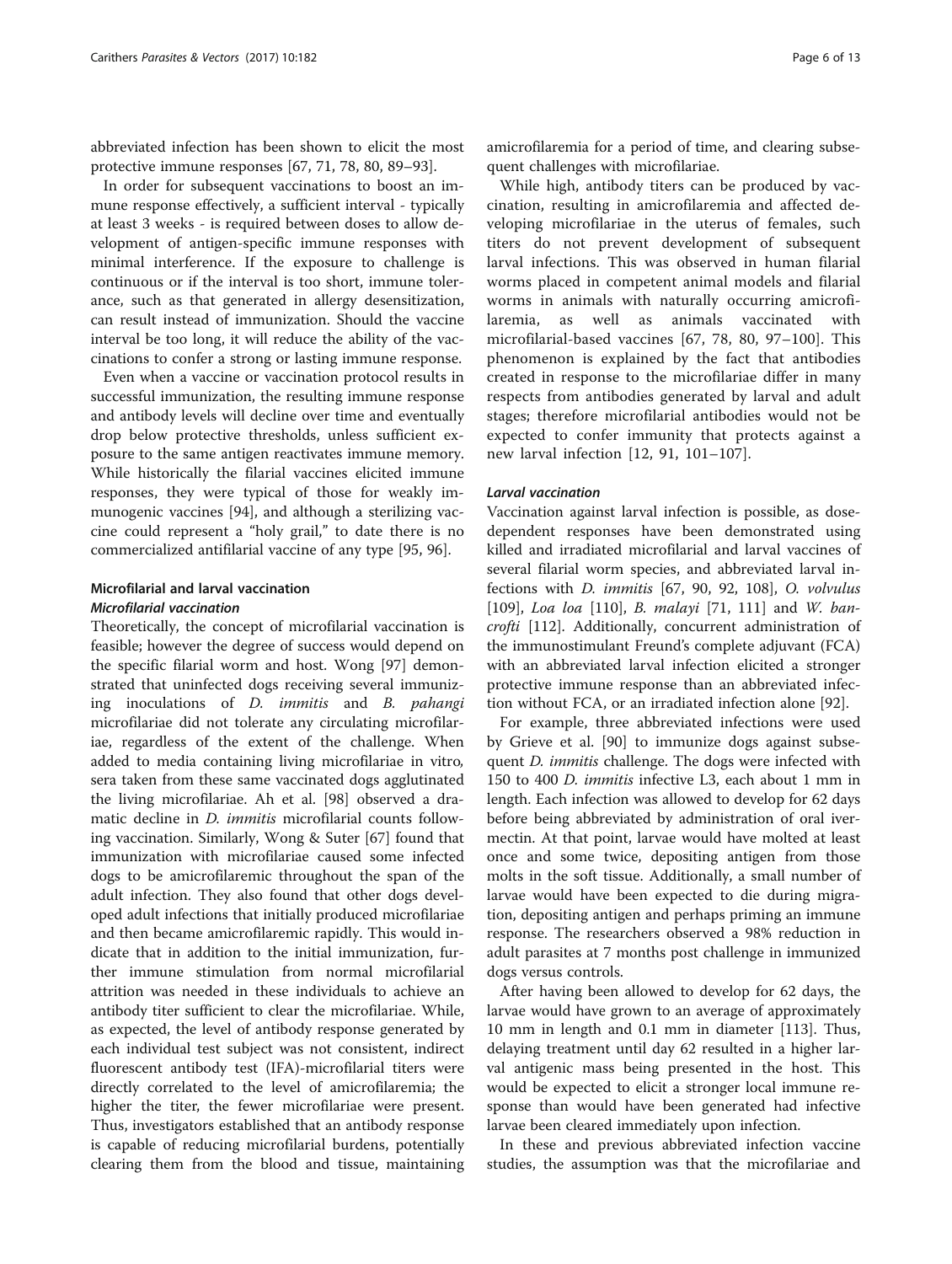larvae were killed by the ML, so any immune response generated was in response to dead filarial targets. Thus, the expectation was that any systemic response was due to antibody alone, or an antibody-dependent cellmediated cytotoxicity system [\[87](#page-11-0)]. Based upon our current understanding of ML activity described in this paper, this would not be the case. This understanding clearly explains what Folkard, et al. described as "unexpected results" with SCID mice in 1997 [\[88](#page-11-0)]. SCID mice are characterized by an absence of functional T cells and B cells, lymphopenia, hypogammaglobulinemia, and a normal hematopoietic microenvironment. According to the authors, SCID mice are unable to clear microfilariae in the skin, and they confirmed, using adoptive transfer of spleen cells, that clearance was dependent upon CD4 + T cells and is associated with high levels of circulating IL-5. Unexpectedly, they found that in naïve SCID mice that were infected with microfilariae, then cleared with ivermectin were then highly resistant to reinfection with microfilariae even in the absence of T and B cells. These results were supported by Soboslay et al. who suggested that repeated treatment with ivermectin facilitated parasite-specific innate cellular response in onchocerciasis patients, and that this may reduce the serious morbidity of chronic O. volvulus infection [[114](#page-12-0)]. Since ML treatment is capable of stimulating innate immune responses, as well as both antibody and cell mediated immune responses, this helps explain why the immune response generated far exceeds that of kill vaccines, and is similar to or better than that of irradiated larval vaccines.

In ascending order the most successful filarial vaccines tested thus far have utilized irradiated larvae, abbreviated infections, and then abbreviated infections with FCA; the search continues for delivery options and specific immunogenic proteins [\[96](#page-11-0), [104, 105, 111, 115](#page-12-0)–[117](#page-12-0)].

The microfilariae and filarial larvae exposed to the immune system tend to be reactive, but not extremely reactive, so individual host immune responses generated are apt to vary [[67,](#page-11-0) [108, 118](#page-12-0)] and eventually wane. However, repeated doses at sufficient intervals with either live or killed vaccines elicit a memory response, which results in a higher antibody titer and more effective immune protection [\[93](#page-11-0), [109](#page-12-0), [110, 112\]](#page-12-0).

# Filarial population density and the host-immune-system interaction

It seems clear that substantial vaccine-development challenges exist and that MLs will continue to play a significant role in controlling and/or preventing filarial disease. However, armed with a better understanding the activity of MLs against filarial worms, and the role of the host's immune system in worm death should facilitate changes in how MLs are used. The focus should now

shift to utilizing ML protocols that maximize the potential immune response, rather than relying on higher/longeracting ML doses.

# Tissue-dwelling filarial worms

Much of the microfilarial populations of O. volvulus, B. malayi, B. timori and W. bancrofti will disseminate throughout the circulatory or lymphatic systems, but with a patent infection the highest localized concentration of microfilariae will be the newly produced microfilariae in the tissue immediately proximate to the adult worms. Following ML administration, these pockets of concentrated microfilariae in tissue present to the immune system suddenly. Thus, they would essentially act like a subcutaneous or intramuscular vaccination. Once recognizable by the innate immune system, cells adhere and attack microfilariae and a localized inflammation occurs. This mobilization leads to recognition, antibody production, and potentially development of cellmediated immunity, much as with any live vaccine [[119\]](#page-12-0). As with vaccines, the immune response is dependent in part upon the microfilarial burdens. MLs administered to individuals with higher burdens leading to a stronger antibody response, a more rapid clearance of microfilariae, and a longer duration of clearance due to affecting embryonic microfilariae in the uterus of the female worm [[23, 25](#page-10-0), [84](#page-11-0)]. The fact that O. volvulus adults are present in nodules under the skin allowed these authors to ascertain infection and further allows the opportunity to examine the adult worms. Interestingly, the same observations were recorded in adult female worms taken from treated individuals as from those collected from naturally amicrofilaremic infections, in which unfertilized, up to early trophoblast ova persisted in the uterus of female worms. The absence of later stages and microfilariae points occurring in both instances points to a phenomenon that is immunologic, rather than a direct ML-effect on the worm's uterus. This conclusion is logical as ML drug would be eliminated rapidly, however treated individual hosts would remain amicrofilaremic for up to a year or even longer. Conversely, should the tissue-based microfilarial burden in an individual be lower (i.e. in newly patent female worms, or low burden infections), then the microfilarial burden would be expected to be less, and any immune response to ML-treatment would be weaker, resulting in a short duration of amicrofilaremia following treatment with MLs. Thus, instances of observed variability in the duration of amicrofilaremia following ML dosing within Onchocerca-endemic communities could have a much less sinister explanation than resistance.

As with human tissue filariasis, horses infected with the nuchal worm O. cervicalis, a single dose of an ML can result in long-term amicrofilaremia [\[17](#page-10-0)]. In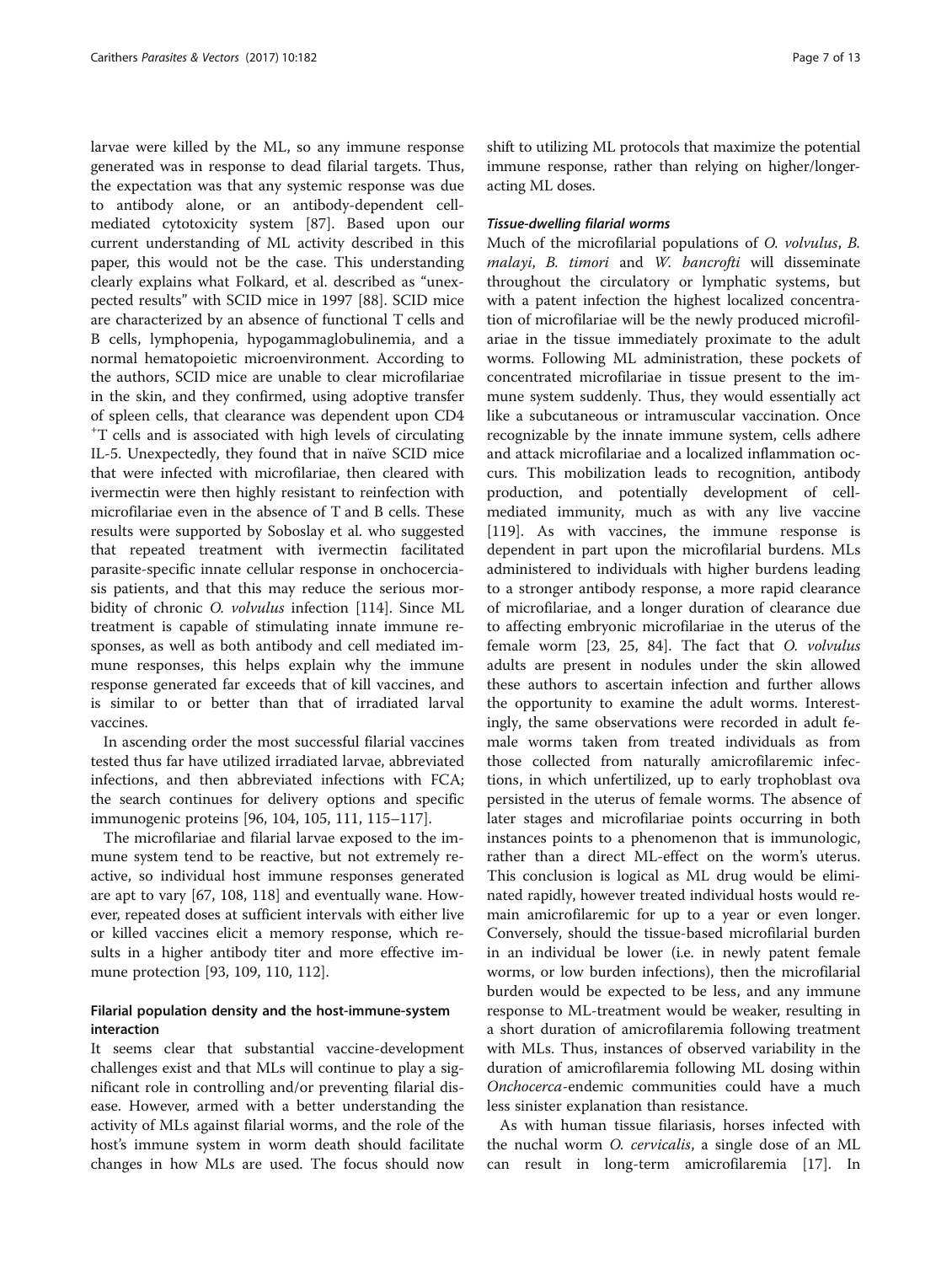individual horses, the post-ML immune response can result in a localized inflammatory response in the neck and generalized, severe dependent edema [[120\]](#page-12-0). Note that individual humans infected with Onchocerca may also experience post-treatment edema, papular dermatitis, and an intense pruritus due to microfilarial clearance [\[9](#page-10-0)]. Similar durations of amicrofilaremia and reactions have been noted in ML-treated cattle infected with O. linealis [\[18\]](#page-10-0) and O. ochengi [[28](#page-10-0)].

#### Vascular-dwelling filarial worms

In individual dogs infected with *D. immitis*, a single dose of ML can lead to extended amicrofilaremia, but more typically, this is not the case. Since adult D. immitis reside in the pulmonary arteries and microfilariae are deposited into and reside in the bloodstream, the immune response to D. immitis microfilariae would be expected to be weaker; much weaker than immune responses seen for tissue-dwelling filarial infections in humans and animals. Thus, ML treatment of D. immitis positive dogs leads to dissemination of dying microfilariae in capillary beds throughout the body [[19, 20\]](#page-10-0) and no localized extravascular presentation of antigen, resulting in a diminished immune response. As a consequence, there is generally incomplete clearance or transient amicrofilaremia, with a rebound in microfilarial counts if no further ML dosing is administered [[108\]](#page-12-0); however, subsequent, properly timed ML dosing elicits a booster effect with each dose, eventually resulting in sufficient antibody levels to cause amicrofilaremia even if adult worms are still present. Thus, a long-term effectiveness is likely due to an immunologic effect, potentiated by regular, episodic exposure of microfilariae caused by administration of the ML-drug. When dosing ceases, immune stimulation ceases, measured antibody levels wane, and microfilarial production might begin again [\[97](#page-12-0), [108](#page-12-0)].

# **Discussion**

The author's literature review supports the conjecture that exposure to MLs, causes susceptible juvenile stages of filarial worms to lose their ability to camouflage themselves from the host's innate immune system. In fact, evidence that MLs rely on the host's immune response to 'exposed' filarial worms is not surprising, as the concept that the ultimate activity of an anthelmintic drug is the result of an immunologic process is not new. Diethylcarbamazine (DEC) employs a different mechanism than that of MLs, but it still targets filarial worms by facilitating an enhanced stimulation of the innate immune response [[42,](#page-10-0) [121](#page-12-0)–[123](#page-12-0)].

Interpretation of the literature in light of recognizing that filarial worms are exposed to the immune system as a consequence of ML activity, all the ensuing events that occur can be explained by known immunological

mechanisms and supported by previously reported data on vaccine-generated immune responses to filarial worms.

Historically, assumptions regarding ML mode of action against microfilariae and filarial larvae did not consider immunity as the significant factor causing filarial worm death, rather the immunologic response was thought to be a by-product of dead worms, rather than living worms. However, the research described in this review indicates that the protective immune response generated and demonstrated by use of MLs in abbreviated filarial infections more closely mirrors the response seen with irradiated microfilarial and larval vaccinations, which is similar to the response that would be expected to a modified live vaccination. This indicates ML administration presents live larvae to the immune system, conferring a more rapid, profound immune response than would result had the filarial worms been killed directly and immediately by the ML. Grieve et al. [\[93\]](#page-11-0) noted this immunologic killing was multistage and affected larval growth, as well as causing larval killing 3 weeks after challenge. Interestingly, later Grieve [[90](#page-11-0)] commented that this research suggested that immunogenic components associated with live worms - that is the total quantity or unique presentation of antigenic mass - constitute the common denominator for a successful vaccine.

# Timing ML-administration to maximize the host immune response

In light of these considerations, one may envision studies and reassessments undertaken by experts in human and animal parasitology and immunology. Such research and/or review could result in adjustments or redirection in disease prevention and treatment protocols and ongoing ML-related research.

# Tissue-dwelling filariasis

Lymphatic filariasis programs in endemic areas worldwide have focused on control and elimination by monitoring and administering ivermectin or DEC together with albendazole once a year, or albendazole, alone, twice a year in locales where *Loa loa* is also present [[124\]](#page-12-0). This approach can be expected to reduce microfilariae available for ingestion by the intermediate hosts, but only if all infected individuals were identified, had sufficient infections, and treated appropriately. Since the oral ML dose would be essentially excreted in less than 12 days, even a 2-dose/year ML protocol would only be minimally effective in preventing non-infected individuals from becoming infected, as acquired infective larvae would develop unabated. If an untreated source for infection of the intermediate host existed nearby, naïve individuals and those receiving treatment with an ML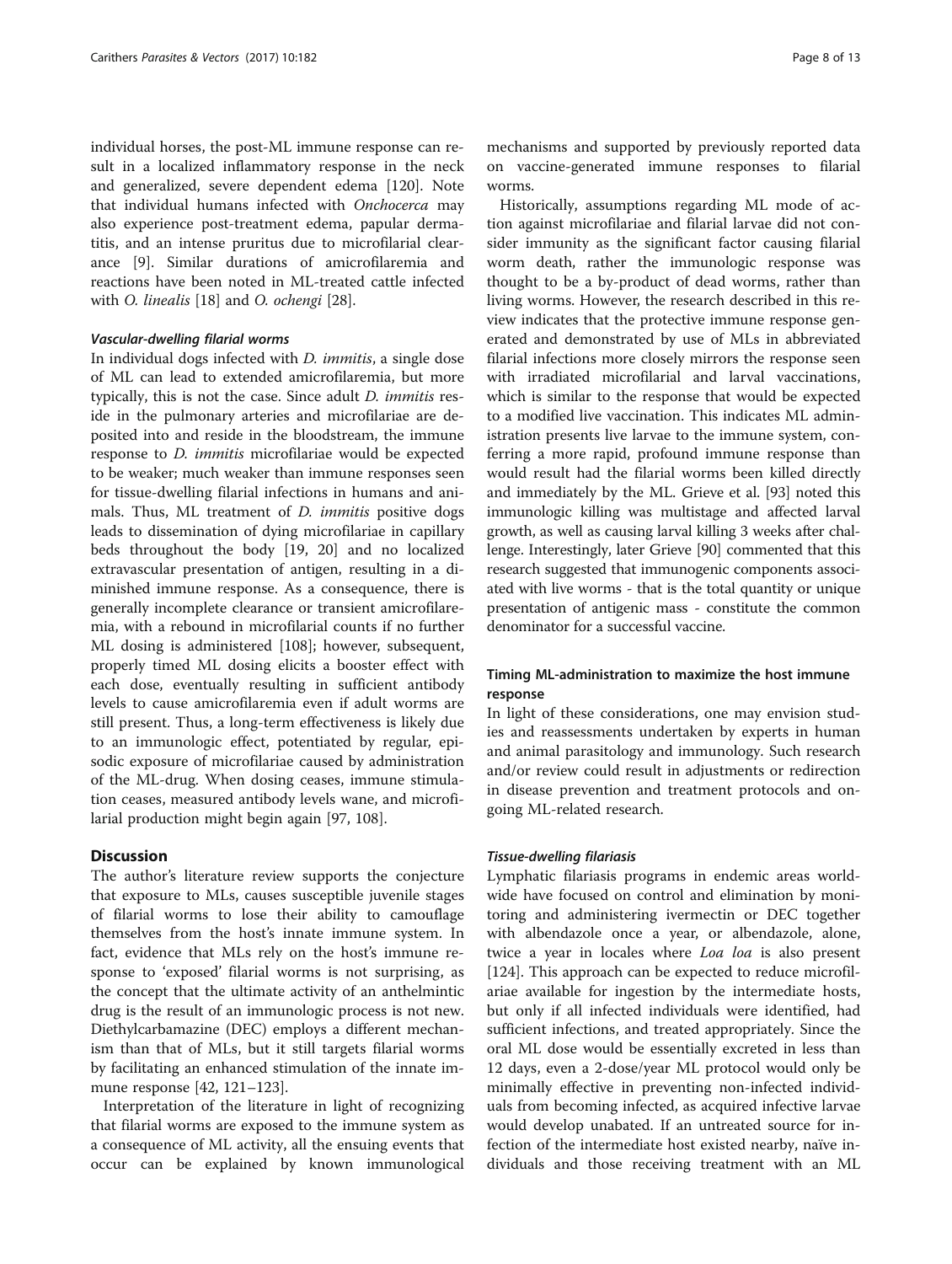more than 2 weeks previously could acquire new infections.

If a program were designed to treat both infected and potentially exposed individuals, using more frequent or monthly dosing intervals, this approach could target newly acquired larval infections. The ML-driven exposure of larvae to the host immune system could allow the host to eliminate susceptible larvae, and repeated ML dosing could potentially stimulate the immune response should a challenge exist, preventing development of adult infections and potential lymphadenopathies. Instances of Onchocerca cervicalis in horses and O. linealis in cattle are now a rarity in the US, likely due to the regular use of MLs in these domesticated animals.

As is the case in lymphatic filariasis, the focus of eradication efforts has been on monitoring and administering anthelmintic medication to infected individuals at least once a year [\[125\]](#page-12-0). Since humans are the lone definitive hosts for O. volvulus, it may be preferable to treat all known infected individuals and prevent new infections in potentially exposed individuals with modified treatment intervals. Year-round treatment would be necessary infected/treated individuals as well as the uninfected population in a given endemic area, along with vector control. ML administration, followed by a microfilarial vaccine booster(s) could also be an option to consider in locales where resistance is a concern, or year-round monthly prevention is not possible.

Testing the viability of such management plans could be possible with a concentrated effort using geographically isolated pockets of infection. Should any protocol show promise, rapid reduction or elimination of infection potential in the intermediate host population and a resulting decreased risk for the human population could quickly be assessed.

It is important to acknowledge that these are conjectures, and that local conditions, resources, cultural practices, and ongoing, yet-to-be-published research could affect potential protocol changes, but these concepts remains worth considering in designing future studies and interpreting past study results.

# Vascular-dwelling filarial worms

Keeping the more susceptible tissue-dwelling stages of D. immitis larvae from developing into adult worms in individual pet dogs is the objective of heartworm disease prevention, as countless wild, feral and untreated canines act as reservoir hosts. When dosed appropriately, MLs are highly effective in clearing infective D. immitis larvae in almost every infection. Regular ML dosing has been highly effective in preventing development of larval stages into adult infections, but once patent, the D. *immitis* stages residing in the bloodstream continue to present challenges related to genetic diversity.

In fact, in the infancy of MLs in the early 1980s, multiple doses of ivermectin were necessary to clear microfilarial infections in some infected dogs in clearance studies. Campbell [[15\]](#page-10-0) described a set of studies in which 96% of 121 dogs became negative following a single ivermectin dose of 50 μg/kg. The remaining 4% of dogs required several doses at monthly intervals to clear microfilariae, suggesting that not enough drug was used, or not all microfilariae were susceptible and that administration of multiple doses could have led to an immune response that cleared the remaining non-susceptible worms.

The effects of selection pressure in the *D. immitis* microfilarial population have been demonstrated in controlled studies that relied solely on the chemotherapeutic effect of MLs. Researchers used single high-dose MLs to elicit chemotherapeutic pressure on known infected and microfilaria-positive dogs. In these studies, within days following administration of a high-dose ML, available remaining microfilariae were collected and isolated in a laboratory colony, grown to infective larvae in mosquitoes, then employed in subsequent challenge studies [[126](#page-12-0)–[128](#page-12-0)]. A minute percentage of these selected filarial worms were shown to have reduced susceptibility to multiple ML doses following a single infection; hence these studies established that single high-dose MLs administered to microfilaremic dogs can exert meaningful selection pressure on an existing population of microfilariae. This pressure eliminated the most susceptible microfilariae rapidly and afforded the opportunity for less susceptible microfilariae to remain.

Efforts are underway to utilize longer-duration, continuous-acting ML formulations for heartworm disease prevention. Unfortunately, these long-acting and high-dose formulations offer a sustained duration of chemotherapeutic activity; however, while highly effective, their continuous systemic presence might limit potential immunotherapeutic stimulation or memory response.

Such selection pressure would be less likely to occur in dogs in endemic areas receiving short-acting monthly ML treatment, as new infections would be subjected to a direct, chemotherapeutically driven innate exposure effect as well as a host immune-memory-response effect. The repeated exposure and monthly clearance of new infective larvae present in the tissue of the dog could elicit a memory immune response similar to that seen in historic larval vaccination research, where D. immitis larvae were eliminated, [\[93\]](#page-11-0), even when the complementinhibiting capability of the filariae is intact.

Even in dogs already infected with heartworms, less selection pressure would be exerted by low-dose MLs than high-dose MLs. Well-controlled studies in dogs have shown that numerous monthly administrations of MLs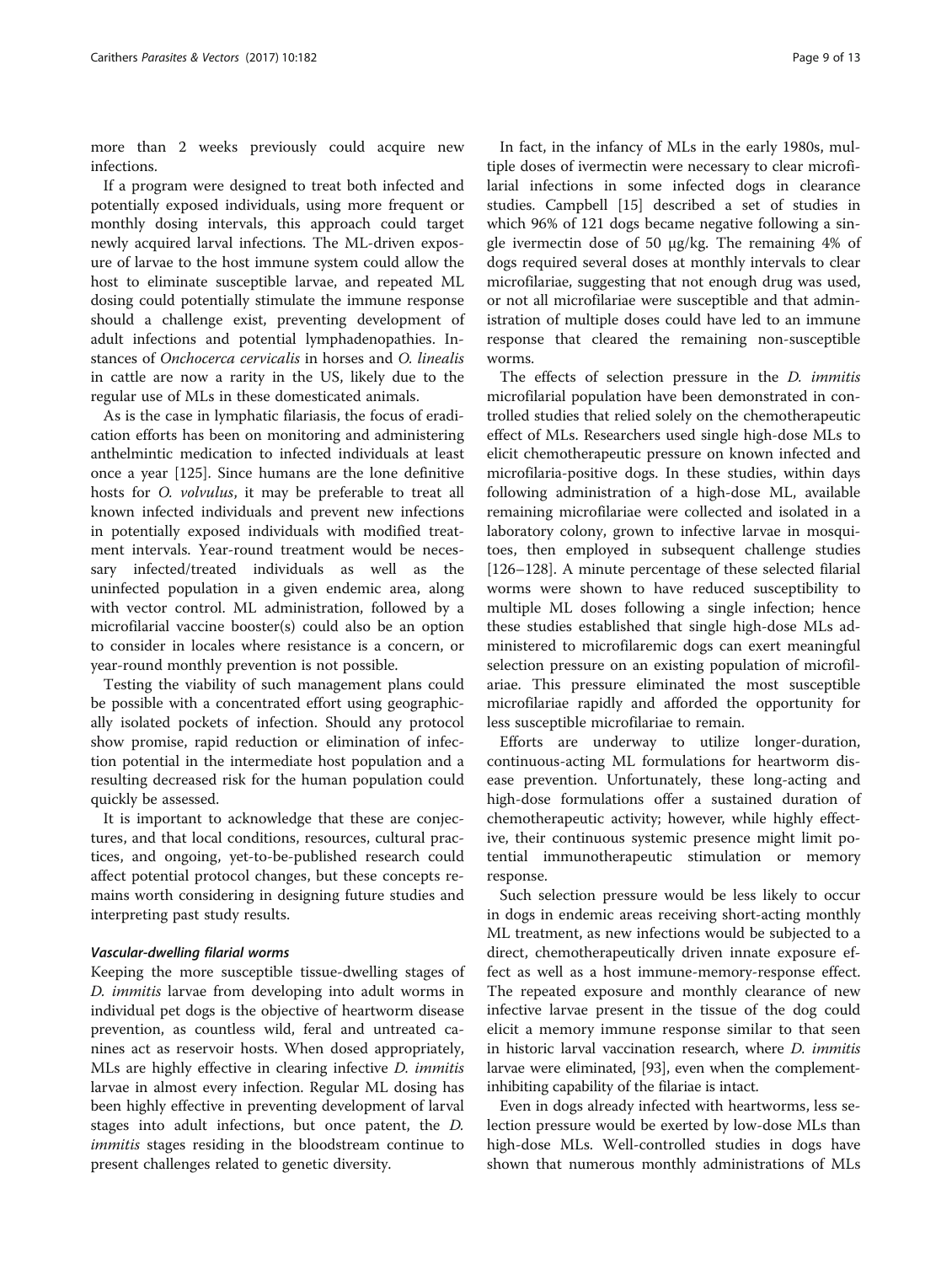can be necessary to eliminate microfilarial burdens [\[15](#page-10-0)]. As discussed in this review, a likely scenario is that lowdose MLs worked by initially exposing only a portion of the larval filarial worms to immune clearance. Subsequent monthly doses would affect portions of the remaining microfilarial population, eventually stimulating an immune response and amicrofilaremia. Amicrofilaremia is a known and documented immune-mediated phenomenon that occurs naturally in the individual host; therefore the concept that such a response would result from natural microfilarial vaccination or via vaccination, as a result of low-dose ML administration is logical.

It is further documented [[85](#page-11-0), [86](#page-11-0), [129](#page-12-0), [130\]](#page-12-0) that repeated low-dose administration of an ML can also affect the reproductive capability and eventually the viability of the adult heartworms. Interestingly, in these studies this pronounced adulticidal effect is not seen as readily with high-dose monthly treatments, indicating this long-term response might be more immune mediated, than dose related.

Although preventive prophylaxis with MLs does not target microfilariae per se, research included in this literature review has demonstrated that microfilariae in fact represent the great potential for genetic variability seen in adult filarial worms. Therefore, maximizing the host immune response will likely play a larger role in the effective control of this genetically variable population than utilization of higher or longer acting doses of MLs.

#### Conclusions

A review of the literature provides new insight into the way in which MLs likely affect filarial worms and set the stage for the deaths of microfilariae and larvae. It appears that, rather than killing juvenile filariae as a result of direct action, MLs expose susceptible, drug-contacted microfilariae and filarial larvae to the host's innate immune system, producing an immediate immune response that kills microfilariae and larvae. This explanation may account for the historic lack of apparent ML activity against microfilariae and filarial larvae in vitro. Thus, understanding and further leveraging the memory response, both humoral and cellular immunity, of the host to worms exposed by MLs to the immune system could be the most important consideration in ML-driven filarial-disease management and prevention programs in humans and animals. An understanding of the parasite life-cycle is critical, as is a working knowledge of vaccinology. The host tissue compartment infected; the level of exposure to new infections; the dose of ML administered; the timing, duration, and frequency of dosing; and the host's immunocompetence all appear to play roles in creating an active immune response in the infected individual and the resultant elimination of filarial worms. Filarial mass at the time of ML administration also has an impact on the immune

response and potential antibody production. Should a significant antibody response to microfilariae be generated, the antibodies should be able to clear remaining and newly produced microfilariae, including those in the uterus of adult female worms; and could potentially affect the viability of the adult. When a significant antibody response to larval stages is generated, immune responses can be generated in turn, which can prevent or reduce new infections with filarial worms. Immune response and antibody production likely play critical roles in clearing larval infections as well as microfilarial burdens, including larvae and microfilariae that might be less susceptible to the effects of MLs. All options, including the concurrent use of vaccines should be considered to maintain filarial immunity and minimize filarial selection. Filarial diseases can affect the health and livelihood of humans and animals dramatically. Eliminating or controlling these diseases will only be possible with diligence and education. It is the hope of the author that the literature review and discussion presented here may act as an impetus for additional, targeted research to increase our understanding and provide more effective use of ML drugs in filarial infection prevention and control programs.

#### Abbreviations

DEC: Diethylcarbamazine; ES/ES: Excretory-secretory; FCA: Freund's complete adjuvant; GABA: Gamma-aminobutyric acid; GluCls: Glutamate-gated chloride ion channels; IFA: Indirect fluorescent antibody; IgG: Immunoglobulin G; IVM: Ivermectin; L1: First-stage larvae; L2: Second-stage larvae; L3: Third-stage larvae; L4: Fourth-stage larvae; ML/MLs: Macrocyclic lactones (includes avermectins and milbemycins)

#### Acknowledgements

The author would like to acknowledge Drs. Bruce Hammerberg, John McCall, Tim Geary, Roger Prichard, Ron Kaminsky, Jim Geary, Warwick Grant, Ray Kaplan and Mike Dryden for their insights, and Patricia Payne, Adrian Wolstenholme, and Stephen Jones for their feedback on previous drafts of this article over the past several years. The author also thanks Kathleen Newcomb, Blythewood Consulting LLC and Katherine Moldave, Turnstone Animal Health Associates, for providing editorial assistance in the preparation of initial drafts of this paper.

#### Funding

Funding for the development of this paper was provided by Boehringer Ingelheim, Duluth, Georgia.

#### Availability of data and materials

Not applicable.

#### Competing interests

The author is an employee of Boehringer Ingelheim.

#### Consent for publication

Not applicable.

#### Ethics approval and consent to participate Not applicable.

#### Disclaimer

This document is provided for scientific purposes only. Any reference to a brand or trademark herein is for informational purposes only and is not intended for a commercial purpose or to dilute the rights of the respective owner(s) of the brand(s) or trademark(s).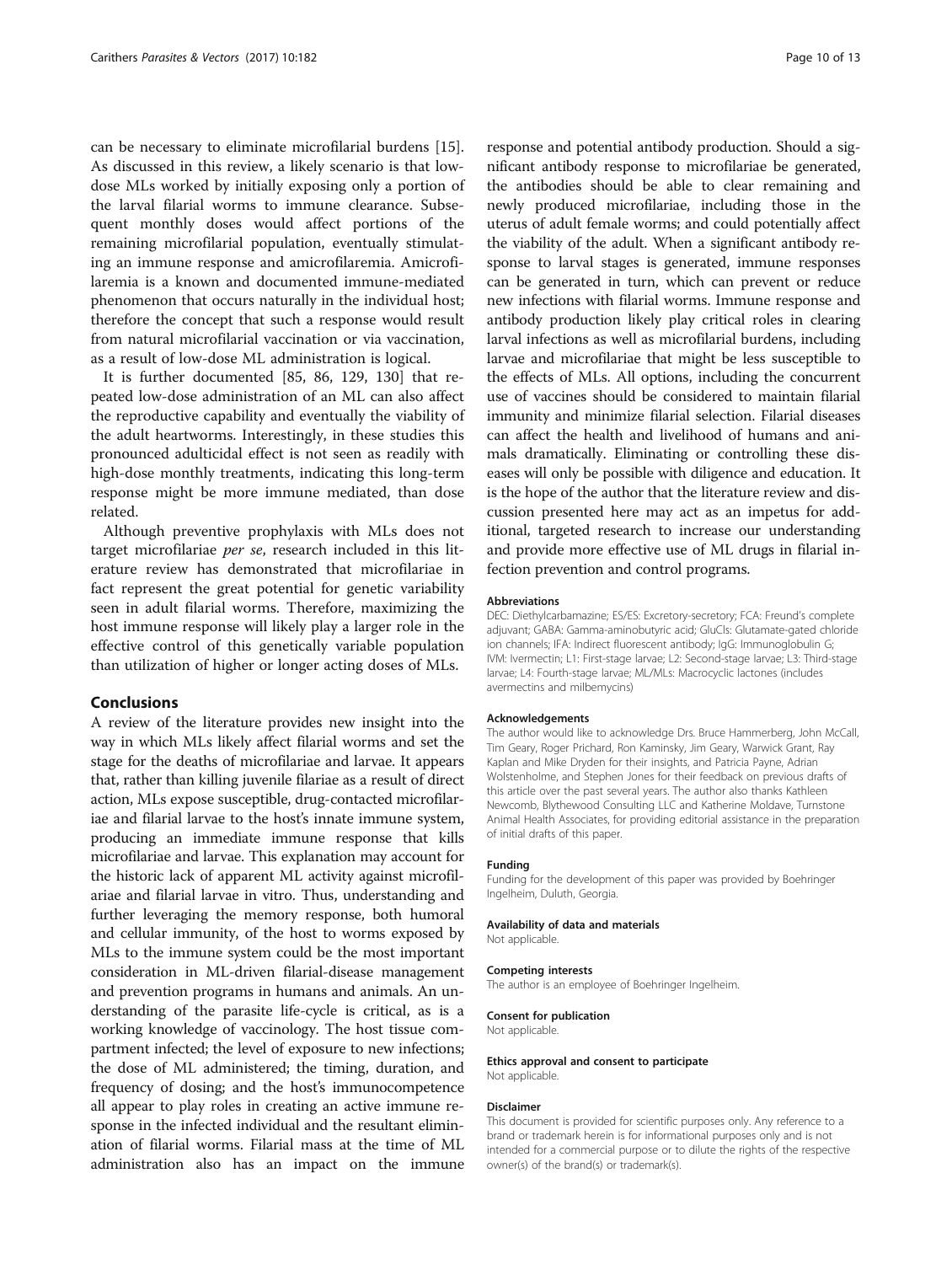# <span id="page-10-0"></span>Publisher's Note

Springer Nature remains neutral with regard to jurisdictional claims in published maps and institutional affiliations.

Received: 21 October 2016 Accepted: 28 March 2017 Published online: 14 April 2017

#### References

- Geary TG, Sims SM, Thomas EM, Vanover L, Davis JP, Winterrowd CA, Klein RD, Ho NF, Thompson DP. Haemonchus contortus: ivermectin-induced paralysis of the pharynx. Exp Parasitol. 1993;77:88–96.
- Brownlee DJ, Holden-Dye L, Walker RJ. Actions of the anthelmintic ivermectin on the pharyngeal muscle of the parasitic nematode, Ascaris suum. Parasitology. 1997;115:553–61.
- 3. Cook A, Aptel N, Portillo V, Siney E, Sihota R, Holden-Dye L, Wolstenholme A. Caenorhabditis elegans ivermectin receptors regulate locomotor behaviour and are functional orthologues of Haemonchus contortus receptors. Mol Biochem Parasitol. 2006;147:118–25.
- 4. Holden-Dye L, Walker RJ. Actions of glutamate and ivermectin on the pharyngeal muscle of Ascaridia galli: a comparative study with Caenorhabditis elegans. Int J Parasitol. 2006;36:395–402.
- 5. Moreno Y, Nabhan JF, Solomon J, Mackenzie CD, Geary TG. Ivermectin disrupts the function of the excretory-secretory apparatus in microfilariae of Brugia malayi. Proc Natl Acad Sci USA. 2010;107:20120–5.
- 6. Olgilvie BM, Wilson RJM. Evasion of the immune response by parasites. Br Med Bull. 1976;32(2):177–81.
- 7. Hammerberg B, Williams JF. Physicochemical characterization of complement-interacting factors from Taenia taeniaeformis. J Immunol. 1978; 120:1039–45.
- Yameogo L, Resh VH, Molyneux DH. Control of river blindness in West Africa: Case history of biodiversity in a disease control program. EcoHealth. 2004;1:172–83.
- 9. Udall DN. Recent updates on onchocerciasis: diagnosis and treatment. Clin Infect Dis. 2007;44:53–60.
- 10. Southwick F. Infectious disease: a clinical short course. 2nd ed. New York: McGraw Hill Professional; 2007. ISBN 978-0-07-147722-2.
- 11. Manguin S, Bangs MJ, Pothikasikorn J, Chareonviriyaphap T. Review on global co-transmission of human Plasmodium species and Wuchereria bancrofti by Anopheles mosquitoes. Infect Genet Evol. 2010;10:159–77.
- 12. Lawrence RA. Immunity to filarial nematodes. Vet Parasitol. 2001;100:33–44.
- 13. Underwood PC, Harwood PD. Survival and location of the microfilariae of Dirofilaria immitis in the dog. J Parasitol. 1939;25:23–33.
- 14. Rena O, Leutner M, Casadio C. Human pulmonary dirofilariasis: uncommon cause of pulmonary coin-lesion. EJCTS. 2002;22:157–9.
- 15. Campbell WC, editor. Ivermectin and Abamectin. New York: Springer; 1989. p. 122–30.
- 16. Blair LS, Campbell WC. Efficacy of avermectin B1a against microfilariae of Dirofilaria immitis. Am J Vet Res. 1979;40:1031–2.
- 17. Egerton JR, Brokken ES, Suhayda D, Eary CH, Wooden JW, Kilgore RL. The antiparasitic activity of ivermectin in horses. Vet Parasitol. 1981;8:83–8.
- 18. Devaney E, Howells RE. The microfilaricidal activity of ivermectin in vitro and in vivo. Tropenmed Parasitol. 1984;35:47–9.
- 19. McManus EC, Pulliam JD. Histopathologic features of canine heartworm microfilarial infection after treatment with ivermectin. Am J Vet Res. 1984;45:91–7.
- 20. Simpson CF, Jackson RF. Lesions in the liver and kidney of Dirofilaria immitis-infected dogs following treatment with ivermectin. Z Parasitenkd. 1985;71:97–105.
- 21. Godel C, Kumar S, Koutsovoulos G, Ludin P, Nilsson D, Comandatore F, et al. The genome of the heartworm, Dirofilaria immitis, reveals drug and vaccine targets. FASEB J. 2012;26:4650–61.
- 22. Wolstenholme AJ, Rogers AT. Glutamate-gated chloride channels and the mode of action of the avermectin/milbemycin anthelmintics. Parasitology. 2005;135:S85–95.
- 23. Anantaphruti M, Kino H, Terada M, Ishii AI, Sano M. Studies on chemotherapy of parasitic helminthes (XIII) efficacy of ivermectin on the circulating microfilaria and embryonic development in the female worm of Dirofilaria immitis. Jap J Parasitol. 1982;31:517–29.
- 24. Aziz MA, Diallo S, Diop IM, Lariviere M, Porta M. Efficacy and tolerance of ivermectin in human onchocerciasis. Lancet. 1982;2:1–73.
- 25. Duke BOL, Zeaflores G, Castro J, Cupp EW, Munoz B. Comparison of the effects of a single dose and of 4 6-monthly doses of ivermectin on adult Onchocerca volvulus. Trop Med Parasitol. 1991;42:175–80.
- 26. Dreyer G, Noroes J, Amaral F, Nen A, Medeiros Z, Coutinho A, Addiss D. Direct assessment of the adulticidal efficacy of a single dose of ivermectin in bancroftian filariasis. Trans R Soc Trop Med Hyg. 1995;89:441–3.
- 27. Klager SL, Whitworth JAG, Downham MD. Viability and fertility of adult Onchocerca volvulus after 6 years of treatment with ivermectin. Trop Med Intern Health. 1996;1:581–9.
- 28. Bronsvoort BM, Renz A, Tchakoute V, Tanya VN, Ekale D, Trees AJ. Repeated high doses of avermectins cause prolonged sterilisation, but do not kill Onchocerca ochengi adult worms in African cattle. Filaria J. 2005;4:8.
- 29. Freedman DO, Nutman TB, Ottesen EA. Protective immunity in bancroftian filariasis selective recognition of a 43-kD larval stage antigen by infectionfree individuals in an endemic area. J Clin Invest. 1989;83:14–22.
- 30. Rao UR, Chandrashekar R, Subrahmanyam D. Effect of ivermectin on serum dependent cellular interactions to Dipetalonema vitea microfilariae. Trop Med Parasitol. 1987;38:123–7.
- 31. Bennett JL, Williams JF, Dave V. Pharmacology of ivermectin. Parasitol Today. 1988;4:226–8.
- 32. Zahner H, Schares G. Experimental chemotherapy of filariasis: comparative evaluation of the efficacy of filaricidal compounds in Mastomys coucha infected with Litomosoides carinii, Acanthocheilonema viteae, Brugia malayi and B. pahangi. Acta Trop. 1993;52:221–66.
- 33. Bourguinat C, Keller K, Blagburn B, Schenker R, Geary TG, Prichard RA. Correlation between loss of efficacy of macrocyclic lactone heartworm anthelmintics and P-glycoprotein genotype. Vet Parasitol. 2011;176:374–81.
- 34. Vatta AF, Dzimianski M, Storey BE, Camus MS, Moorhead AR, Kaplan RM, et al. Ivermectin-dependent attachment of neutrophils and peripheral blood mononuclear cells to Dirofilaria immitis microfilariae in vitro. Vet Parasitol. 2014;206:38–42.
- 35. Campbell WC, Blair LS, Seward RL. Ivermectin vs. Heartworm: the present status. In: Morgan HC, Otto GF, editors. Proceedings of the Heartworm Symposium. Edwardsville: Veterinary Medicine Publishing; 1983. p. 146–9.
- 36. Duce IR, Scott RH. Actions of dihydroavermectin  $B_{1a}$  on insect muscle. Br J Pharmac. 1985;85:395–401.
- 37. Cully DF, Paress PS. Solubilization and characterization of a high affinity ivermectin binding site from Caenorhabditis elegans. Mol Pharmacol. 1991; 40:326–32.
- 38. Cully DF, Vassilatis DK, Liu KK, Paress PS, Van der Ploeg LH, Schaeffer JM, Arena JP. Cloning of an avermectin-sensitive glutamate-gated chloride channel from Caenorhabditis elegans. Nature. 1994;371:707–11.
- Bennett DG. Clinical pharmacology of ivermectin. JAVMA. 1986;189:100-4.
- 40. Simón FE, Siles-Lucas M, Morchón R, González-Miguel J, Mellado I, Carretón E, Montoya-Alonso JA. Human and animal dirofilariasis: the emergence of a zoonotic mosaic. Clin Microbiol Rev. 2012;25(3):507–44.
- 41. Laladhas KP, Decruse SW, Raj RK. Synthesis and release of proteins homologous to excretory-secretory antigens during embryogenesis of Setaria digitata. J Biosci. 1993;18:311–8.
- 42. Staniunas RJ, Hammerberg B. Diethylcarbamazine-enhanced activation of complement by intact microfilariae of Dirofilaria immitis and their in vitro products. J Parasitol. 1982;68:809–16.
- 43. Lumsden RD. Surface ultrastructure and cytochemistry of parasitic helminthes. Exp Parasitol. 1975;37:267–339.
- 44. Grieve RB. Immunologic relevance of the cuticle and epicuticle of larval Dirofilaria immitis and Toxocara canis. Acta Trop. 1990;47:299–402.
- 45. Hammerberg B, Rikihisa Y, King MW. Immunoglobulin interactions with surfaces of sheathed and unsheathed microfilariae. Parasite Immunol. 1984;6:421–34.
- 46. Pastrana DV, Raghaven N, FitzGerald P, Eisinger SW, Metz C, Bucala R, et al. Filarial nematode parasites secrete a homologue of the human cytokine macrophage migration inhibitory factor. Infect Immun. 1998;66:5955–63.
- 47. Hayasaki M. Immunological analysis of agglutination in Dirofilaria immitis microfilariae. J Vet Med Sci. 2001;63:903–7.
- 48. Hammerberg B, Williams JF. Interaction between Taenia taeniaeformis and the complement system. J Immunol. 1978;120:1033–8.
- 49. Hammerberg B, Dangler C, Williams JF. Taenia taeniaeformis: chemical composition of parasite factors affecting coagulation and complement cascades. J Parasitol. 1980;66:569–76.
- 50. Letonja T, Hammerberg B. Third component of complement, immunoglobulin deposition, and leucocyte attachment related to surface sulfate on larval Taenia taeniaeformis. J Parasitol. 1983;69:637–44.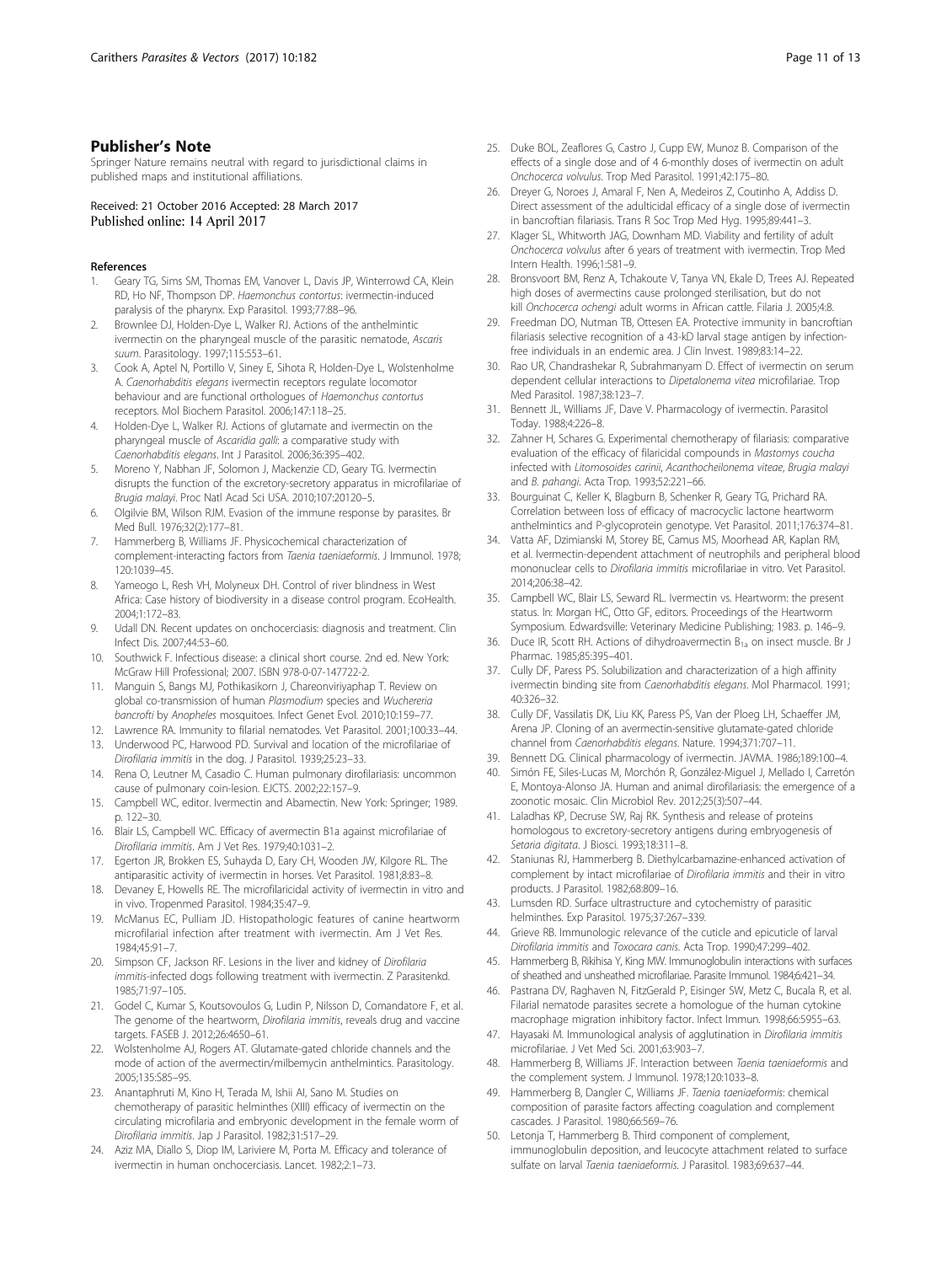- <span id="page-11-0"></span>51. Vickerman K. Antigenic variation in African trypanosomes. In: Parasites in the immunized host: mechanisms of survival. Ciba foundation symposium 25 (new series). Amsterdam: Associated Scientific Publishers; 1974. p. 53–70.
- 52. Dwyer DM. Cell surface saccharides of Trypanosoma lewisi. II. Lectinmediated agglutination and fine structure cytochemical detection of lectinbinding cites. J Cell Sci. 1976;22:1–19.
- 53. Dwyer DM, Langreth SG, Dwyer NK. Evidence for a polysaccharide surface coat in the developmental stages of Leishmania donovani: a fine structurecytochemical study. Z Parasitenk. 1974;43:227–49.
- 54. Dwyer DM. Leishmania donovani: surface membrane carbohydrates of promastigotes. Exp Parasitol. 1977;41:341–58.
- 55. da Silva PA P, Martinez-Palomo A, Gonzalez-Robles A. Membrane structure and surface coat of Entamoeba histolytica. Topochemistry and dynamics of the cell surface: cap formation and micro exudate. J Cell Biol. 1975;64:538–50.
- 56. Glynn AA. Bacterial factors inhibiting host defense mechanisms. Symp Soc Gen Microbiol. 1972;22:75.
- 57. Calatroni A, DiFerrante N. The glycosaminoglycans of human term placenta. Carbohydrate Res. 1969;10:535.
- 58. Billington D. Organization, ultrastructure and histochemistry of the placenta: immunological considerations. In: Edwards RG, Howe CW, Johnson MH, editors. Immunobiology of trophoblasts. Cambridge: Cambridge University Press; 1975. p. 67.
- 59. Zahner H, Schmidtchen D. Ivermectin-induced cell-dependent lethal effects on Litomosoides carinii microfilariae in vitro. Trop Med Parasitol. 1994;45: 336–40.
- 60. LI BW, Rush AC, Weil GJ. High level expression of a glutamate-gated chloride channel gene in reproductive tissues of Brugia malayi may explain the sterilizing effect of ivermectin on filarial worms. Int J Parasitol Drugs Drug Resist. 2014;4:71–6.
- 61. Baraka OZ, Mahmoud BM, Marschke CK, Geary TG, Homeida MM, Williams JF. Ivermectin distribution in the plasma and tissues of patients infected with Onchocerca volvulus. Eur J Clin Pharmacol. 1996;50:407–10.
- 62. Johnson PA, Mackenzie CD, Suswillo RR, Denham DA. Serum-mediated adherence of feline granulocytes to microfilariae of Brugia pahangi in vitro. Variations with parasite maturation. Parasite Immunol. 1981;3:69.
- 63. Greene BM, Taylor HR, Masamichi A. Cellular killing of microfilariae of Onchocerca volvulus: Eosinophil and neutrophil-mediated immune serumdependent destruction. J Immunol. 1981;27:1611–8.
- 64. Yokogawa S. Transmission of W. bancrofti. Trans R Soc Trop Med Hyg. 1939; 33:363–4.
- 65. Sahu BR, Mohanty MC, Sahoo PK, Satapathy AK, Ravindran B. Protective immunity in human filariasis: a role for parasite-specific IgA responses. J Infect Dis. 2008;198:434–43.
- 66. Edeson JF, Wilson T, Wharton RH, Laing AB. Experimental transmission of Brugia malayi and B. pahangi to man. Trans R Soc Trop Med Hyg. 1960;54: 229–34.
- 67. Wong MM, Suter PF. Indirect fluorescent antibody test in occult dirofilariasis. Am J Vet Res. 1979;40:414–20.
- 68. Weil GJ, Ottesen EA, Powers KG. Dirofilaria immitis: Parasite-specific humoral and cellular immune responses in experimentally infected dogs. Exp Parasitol. 1981;51:80–6.
- 69. El-Sadr WM, Aikawa M, Greene BM. In vitro immune mechanisms associated with clearance of microfilariae of Dirofilaria immitis. J Immunol. 1983;130: 428–34.
- 70. Rzepczyk CM, Bishop CJ. Immunological and ultrastructural aspects of the cell-mediated killing of Dirofilaria immitis microfilariae. Parasite Immunol. 1984;6:443–57.
- 71. Wong MM, Fredericks HJ, Ramachandran CP. Studies on immunization against Brugia malayi in the Rhesus monkey. Bull World Health Organ. 1969; 40:493–501.
- 72. Wong M, Guest M, Lavoipierre M. Dirofilaria immitis: Fate and immunogenicity of irradiated infective stage larvae in beagles. Exp Parasitol. 1974;35:465–74.
- 73. Desowitz R, Una S. The detection of antibodies in human and animal filariases by counterimmunoelectrophoresis with Dirofilaria immitis antigens. J Helminthol. 1976;50:53–7.
- 74. Grieve RB, Gebhardt BM, Gradley RE. Dirofilaria immitis: cell-mediated and humoral immune responses in experimentally-infected dogs. Int J Parasitol. 1979;9:275–9.
- 75. Abraham D, Grieve RB. Passive transfer of protective immunity to larval Dirofilaria immitis from dogs to BALB/c mice. J Parasitol. 1991;77:254–7.
- 76. Abraham D, Lucius R, Trees AJ. Immunity to Onchocerca spp. in animal hosts. Trends Parasitol. 2002;18:164–71.
- 77. González-Miguel J, Morchón R, Siles-Lucas M, Oleaga A, Simón F. Identification of Dirofilaria immitis immunoreactive proteins recognized by sera from infected cats using two-dimensional electrophoresis and mass spectrometry. Mol Biochem Parasitol. 2010;174:78–82.
- 78. Townson S, Nelson GS, Bianco AE. Immunity to Onchocerca lienalis microfilariae in mice. II. Effects of sensitization with a range of heterologous species. J Helminthol. 1985;59:337–46.
- 79. Ward J, Nutman TB, Zea-Flores G, Portocarrero C, Lujan A, Ottesen EA. Onchocerciasis and immunity in humans: enhanced T cell responsiveness to parasite antigen in putatively immune Individuals. J Infect Dis. 1988;157: 536–43.
- 80. Bianco AE, Luty A, Whitworth J, Taylor D. Immunity to Onchocerca volvulus microfilariae in mice and the induction of cross-protection with O. lienalis. Trop Med Parasitol. 1991;42:188–90.
- 81. Elson LH, Guderian RH, Araujo E, Bradley JE, Gays A, Nutman TB. Immunity to onchocerciasis: Identification of a putatively immune population in a hyperendemic area of Ecuador. J Infect Dis. 1994;169:588–94.
- 82. Doetze A, Satoguina J, Burchard G, Rau T, Löliger C, Fleischer B, Hoerauf A. Antigen-specific cellular hyporesponsiveness in a chronic human helminth infection is mediated by Th3/Tr1-type cytokines IL-10 and transforming growth factor-β but not by a Th1 to Th2 shift. Int Immunol. 2000;12:623–30.
- 83. Turaga PSD, Tierney TJ, Bennett KE, McCarthy MC, Simonek SC, Enyong PA, et al. Immunity to onchocerciasis: Cells from putatively immune individuals produce enhanced levels of interleukin-5, gamma interferon, and granulocyte-macrophage colony-stimulating factor in response to Onchocerca volvulus larval and male worm antigens. Infect Immun. 2000;68: 1905–11.
- 84. Cupp EW, Duke BOL, Mackenzie CD, Guzman JR, Vieira JC, Mendez-Galvan J, et al. The effects of long-term community level treatment with ivermectin (Mectizan®) on adult Onchocerca volvulus in Latin America. Am J Trop Med Hyg. 2004;71:602–7.
- 85. McCall JW, Ryan WG, Roberts RE, Dzimianski MT. Heartworm adulticidal activity of prophylactic doses of ivermectin (6 μg/kg) plus pyrantel administered monthly to dogs. In: Seward RL, editor. Recent advances in heartworm disease: symposium '98. Batavia: American Heartworm Society; 1998. p. 209–15.
- 86. Steffens WL, McCall JW. Fine structural observations of gut epithelium changes in adult heartworm induced by monthly treatment of dogs with ivermectin/pyrantel. In: Seward RL, editor. Recent advances in heartworm disease: symposium '98. Batavia: American Heartworm Society; 1998. p. 217–24.
- 87. Grieve RB. Progress toward a vaccine to prevent canine heartworm infection. Compend Contin Educ Pract. 1992;14:613–7.
- 88. Folkard SG, Taylor MJ, Butcher GA, Bianco AE. Protective responses against skin-dwelling microfilariae of Onchocerca lienalis in severe combined immunodeficient mice. Infect Immun. 1997;65:2846–51.
- 89. Denham DA. Vaccination against filarial worms using radiation attenuated vaccines. Int J Nuclear Med Biol. 1980;7:105–11.
- 90. Grieve RB, Abraham D, Mika-Grieve M, Seibert BP. Induction of protective immunity in dogs to infection with Dirofilaria immitis using chemicallyabbreviated infections. Am J Trop Med. 1988;39:373–9.
- 91. Mejia JS, Carlow CKS. An analysis of the humoral immune response of dogs following vaccination with irradiated infective larvae of Dirofilaria immitis. Parasite Immunol. 1994;16:157–64.
- 92. Yoshida M, Nakagaki K, Nogami S, Harasawa R, Maeda R, Katae H, Hayashi Y. Immunologic protection against canine heartworm infection. J Vet Med Sci. 1997;59:1115–21.
- 93. Tchakoute VL, Graham SP, Jensen SA, Makepeace BL, Nfon CK, Njongmeta LM, et al. In a bovine model of onchocerciasis, protective immunity exists naturally, is absent in drug-cured hosts, and is induced by vaccination. Proc Natl Acad Sci USA. 2006;103:5971–6.
- 94. Prieto G, McCall JW, Venco L, Genchi M, Simón F, Genchi C. IgG response against infective larvae of Dirofilaria immitis in experimentally infected cats. Vet Res. 2001;32:93–6.
- 95. Babayan SA, Allen JE, Taylor DW. Future prospects and challenges of vaccines against filariasis. Parasite Immunol. 2012;34:243–53.
- 96. Morris CP, Evans H, Larsen SE, Mitre E. A comprehensive, model-based review of vaccine and repeat infection trials for filariasis. Clin Microbiol Rev. 2013;26:381–421.